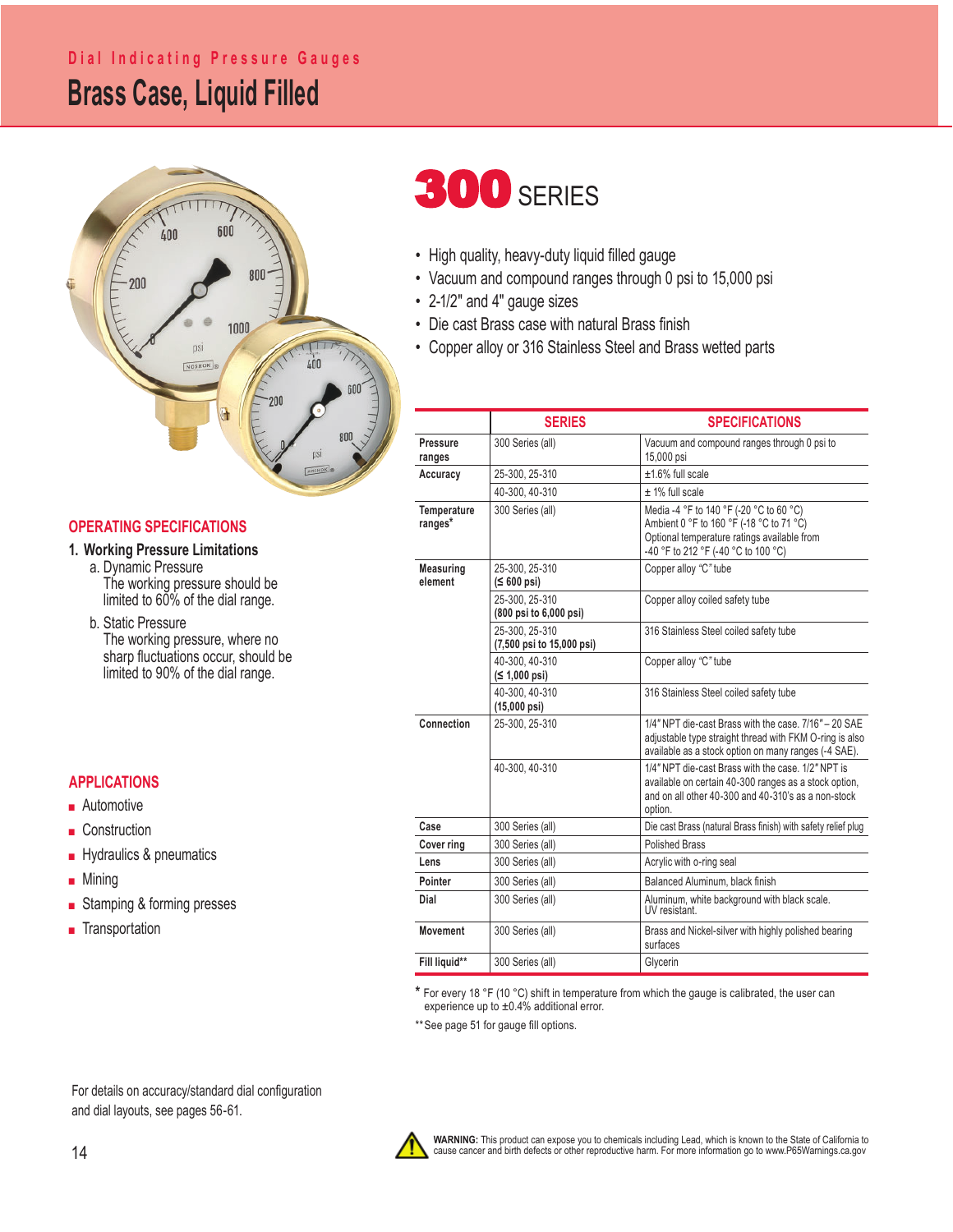| <b>ORDERING INFORMATION</b> |             |                                           |        |                            |            |                                                          |     |                                |  |
|-----------------------------|-------------|-------------------------------------------|--------|----------------------------|------------|----------------------------------------------------------|-----|--------------------------------|--|
| <b>GAUGE SIZES</b>          |             | $25$ $2-1/2$ "                            |        | 40 4"                      |            |                                                          |     |                                |  |
| <b>CASE TYPES</b>           |             | 300 Brass, bottom connection              | 310    | Brass, back connection     |            |                                                          |     |                                |  |
| <b>PRESSURE</b>             |             | 30vac -30 in Hq to 0 psi                  | 30/300 | -30 in Hg to 0 to 300 psi  |            | 300 0 psi to 300 psi                                     |     | 3000 0 psi to 3,000 psi        |  |
| <b>RANGES</b>               |             | 30/15 -30 in Hg to 0 to 15 psi            |        | 15 0 psi to 15 psi         |            | 400 0 psi to 400 psi                                     |     | <b>5000</b> 0 psi to 5,000 psi |  |
|                             |             | 30/30 -30 in Hg to 0 to 30 psi            |        | 30 0 psi to 30 psi         |            | 600 0 psi to 600 psi                                     |     | 6000 0 psi to 6,000 psi        |  |
|                             |             | 30/60 -30 in Hg to 0 to 60 psi            |        | 60 0 psi to 60 psi         |            | 800 0 psi to 800 psi                                     |     | 7500 0 psi to 7,500 psi        |  |
|                             | 30/100      | -30 in Hq to 0 to 100 psi                 |        | 100 0 psi to 100 psi       |            | 1000 0 psi to 1,000 psi                                  |     | 10000 0 psi to 10,000 psi      |  |
|                             |             | 30/160 -30 in Hg to 0 to 160 psi          |        | 160 0 psi to 160 psi       |            | 1500 0 psi to 1,500 psi                                  |     | 15000 0 psi to 15,000 psi      |  |
|                             | 30/200      | -30 in Hq to 0 to 200 psi                 |        | 200 0 psi to 200 psi       |            | 2000 0 psi to 2,000 psi                                  |     |                                |  |
| <b>SCALE OPTIONS</b>        |             | psi psi single scale                      |        | psi/kPa psi/kPa dual scale |            | psi/kg/cm <sup>2</sup> psi/kg/cm <sup>2</sup> dual scale |     | psi/bar psi/bar dual scale     |  |
| <b>CONNECTION SIZES</b>     |             | 1/4 1/4" NPT                              |        | 1/2 1/2" NPT               |            | SST SAE J1926-3:7/16-20 Adjustable                       |     |                                |  |
| <b>OPTIONS</b>              | <b>CFF</b>  | Chrome Front Flange                       | RF     | Rear Flange                | <b>GLO</b> | Glass Lens Overlay                                       | ST  | <b>Stainless Steel Tagging</b> |  |
|                             |             | <b>CFFN</b> Chrome Front Flange w/o holes | CCR    | Chrome Cover Ring          |            | <b>SGO</b> Safety Glass Overlay                          | BT3 | Brass Threaded Orifice 0.3 mm  |  |
|                             | BFF         | <b>Brass Front Flange</b>                 | CBU    | Chrome Bezel & U-Clamp     |            | <b>AR</b> Adapter Ring                                   | BT4 | Brass Threaded Orifice 0.4 mm  |  |
|                             | <b>BLFF</b> | <b>Black Front Flange</b>                 | MIP    | Maximum Indicating Pointer | LM         | Laser Marking                                            | BT8 | Brass Threaded Orifice 0.8 mm  |  |
|                             |             | <b>SSRF</b> 304SS Rear Flange             | Ш.     | Polycarbonate Lens         |            |                                                          |     |                                |  |

**Please consult your local NOSHOK Distributor or NOSHOK, Inc. for availability and delivery information.**

 **NOTE:** Refer to 300 Series Options & Accessories chart on page 51 for availability by part number.



 **25-300 40-300 25-310**

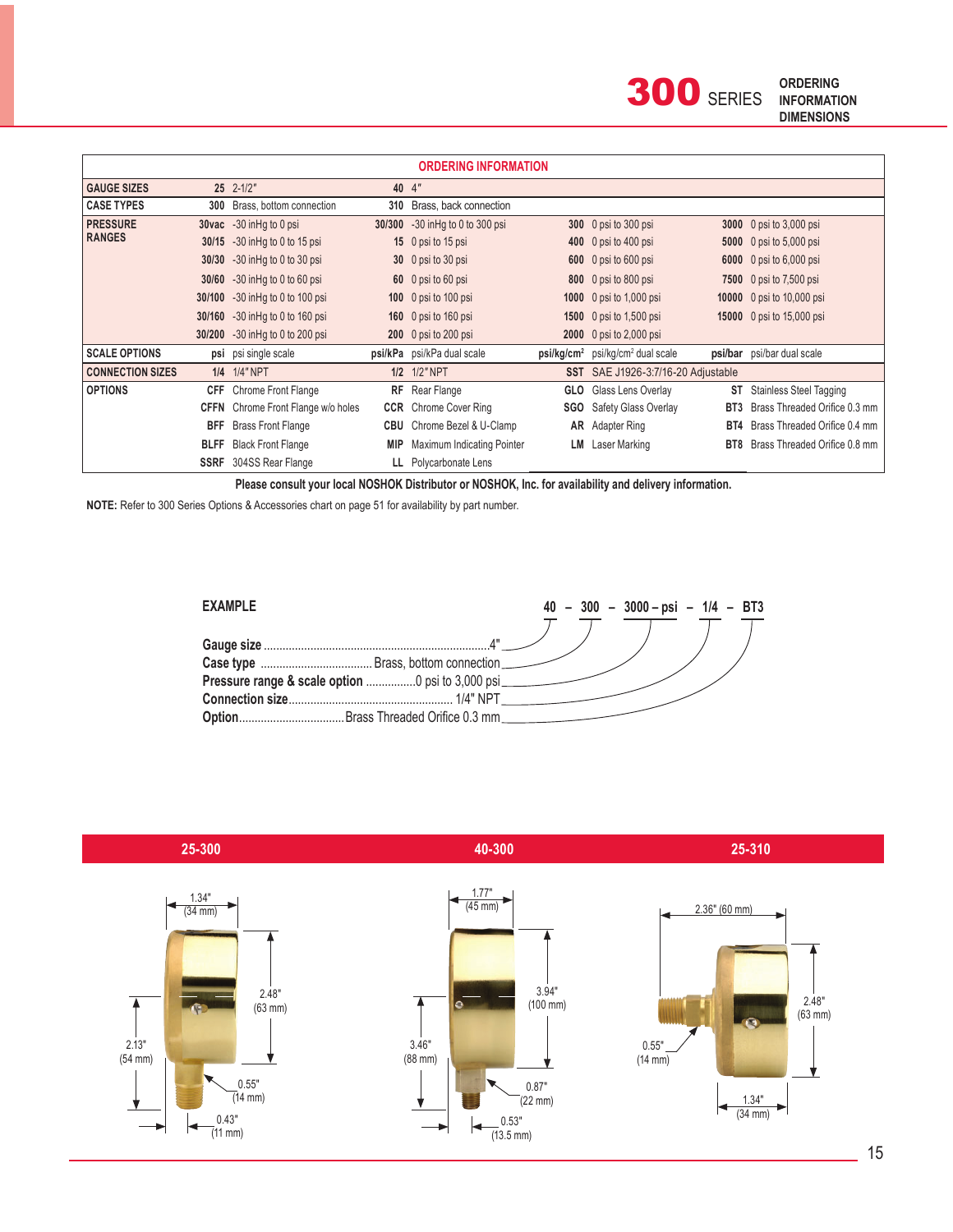# **Dial Indicating Pressure Gauges**

# **Dimensions**





### **40-300 Front Flange**



 $0.14"$  $(3.5 \, \text{mm})$ 

3.94" (100 mm)

**40-310 Front Flange**

 $0.87"$ <br>(22 mm)

 $(22 \text{ mm})$   $\qquad \qquad$  1.93"

2.78" (70.5 mm)

(49 mm)

5.20" (132 mm)

4.53" (115 mm)

120°



2.48" (63 mm)

0.08" (2 mm)



0.20" (5 mm)